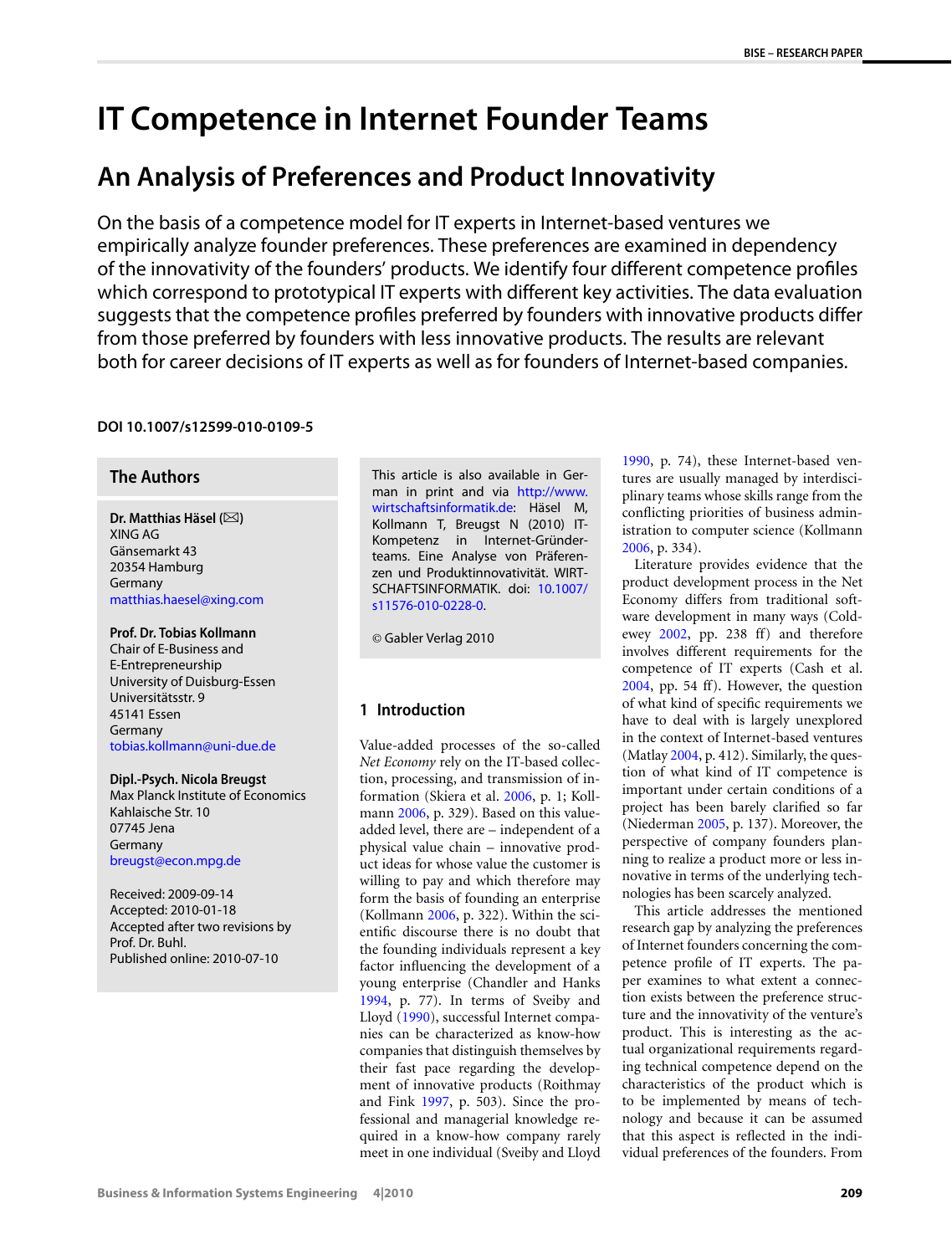the perspective of business and information systems engineering (BISE), this question is important in order to be able to understand and to satisfy the demand for interdisciplinary-trained technical and managerial personnel in the globalized environment of the Net Economy (Buhl and König [2007](#page-7-0), pp. 241 f). For business practice, an understanding of these issues is central since the selection of suitable partners during the foundation of a company constitutes a key challenge (Kamm and Nurick [1993,](#page-7-0) pp. 21 f).

The article is structured into five sections. After a competence- and utilitytheoretical foundation in the following second section, we present the sample, the study design, and the conduct of the study in Sect. [3](#page-2-0). The fourth section is devoted to data analysis and the discussion of results. Section [5](#page-6-0) summarizes the results, discusses existing limitations and gives a final outlook.

#### **2 Theoretical Foundation and Formulation of Hypotheses**

In the following section we present the competence model which forms the basis of the conducted study. Subsequently, we explain the concept of preference from the perspective of utility theory and illustrate its application in connection with the presented competence model. Finally, the relationship between preferences in terms of IT experts and product innovativity are discussed on the basis of previous research and are finally documented in a research hypothesis.

#### **2.1 Competence Model**

Competence can be understood as the degree of conformity between the knowledge of a person and the requirements resulting from this person's task (von Krogh and Roos [1995](#page-8-0), p. 62). Since this concept cannot be directly observed, we need a competency model which is able to offer a bridge to empirical observation. Literature provides a wide range of IT related competence models. This includes general work on the required skills of computer science (CS) and BISE experts (Lee et al. [1995](#page-7-0)), work on the required business competence of IT experts (Bassellier and Benbasat [2004](#page-7-0)), and work on the necessary IT competence of managers (Bassellier et al. [2003](#page-7-0)).

Although the models available in literature provide valuable approaches for the analysis of competence required from IT experts, they do not capture the specific characteristics of IT experts in Internet founder teams. In the context of a large empirical study (Häsel [2009,](#page-7-0) p. 157; Kollmann et al. [2009](#page-7-0), pp. 55 ff) we therefore accomplished an integration and reorganization of existing models and modified and empirically validated the resulting competence model in accordance with the requirements of the Net Economy:

- *Technology knowledge* refers to the broad knowledge of the available standard software, components, and frameworks as well as specific standards, programming languages, and tools that can be relied on in developing the web platform.
- *Conceptual knowledge* concerns basic concepts, methods, and models of CS and includes knowledge about algorithms and data structures, software architectures, design patterns, data modeling, object orientation, and the design of user interfaces.
- *Realization competence* refers to the experience in the design of software development processes and the application of analysis and design methods, to web design skills, to the ability of analytic-structural, critical thinking, and the ability to find specific information on the Internet.
- *Business management knowledge* covers areas such as marketing, organization, and finance and makes it possible to interpret operational problems, to comply with operating conditions, and to actively shape strategy and processes.
- *Entrepreneurial competence* includes the ability to generate ideas in a systematically planned manner, and their implementation, experience in building businesses and in the design of processes, as well as any knowledge that is necessary for the company foundation itself.
- *Interpersonal competence* includes the ability to understand, motivate, and influence others, to explain technical issues to them, to develop and make use of relationships and social networks, to manage projects and delegate tasks.
- *E-business competence* includes technical and non-technical knowledge, largely based on experience, about online business concepts, online marketing, web-based business processes,

electronic payment, web security, and legal e-business issues.

- *IT/business vision* makes it possible to take a holistic view of the market and technology, to anticipate change, and thus develop the product strategy, web platform, and one's own competence according to these changes in a foresighted way.

The components of this competence model are described very abstractly and are not completely disjunct. In the context of the present study, however, the study participants confronted with these components do not experience this a problem since in practice broad competence is of greater importance than individual, specific skills such as knowledge about a specific programming language (Bailey and Stefaniak [2001](#page-7-0), p. 98). Therefore, the model is suitable to analyze the preferences of Internet founders in terms of the competence profile of IT experts in the context of an empirical survey.

#### **2.2 Preferences from the Perspective of Utility Theory**

In micro-economics, a *preference* is the result of a comparison which selects the best from the set of alternatives available for a decision problem. Here, utility theories are a common way to describe the preferences of an actor (Varian [1989](#page-8-0), p. 31). Utility-theoretical reasoning can be applied to the problem of assessing competence by considering the competence profile of a potential co-founder as a decision alternative that constitutes a utility for the company in the view of an individual founder.

Decision-making situations with multiple alternatives that are described by multiple attributes can be explained with the prescriptive decision model of multiattribute utility theory (Von Winterfeldt and Edwards [1986,](#page-8-0) p. 273). This theory assumes that a decision alternative is not considered as a whole, but instead its individual attributes are evaluated in terms of their utility. The total utility of a decision alternative is derived from the sum of the part worth utilities that are weighted based on attributes. In view of the described competence model, the utility of a competence profile consists of the sum of the part worth utilities of the individual components. The competence profile preferred by an actor is that with the largest sum of part worth utilities.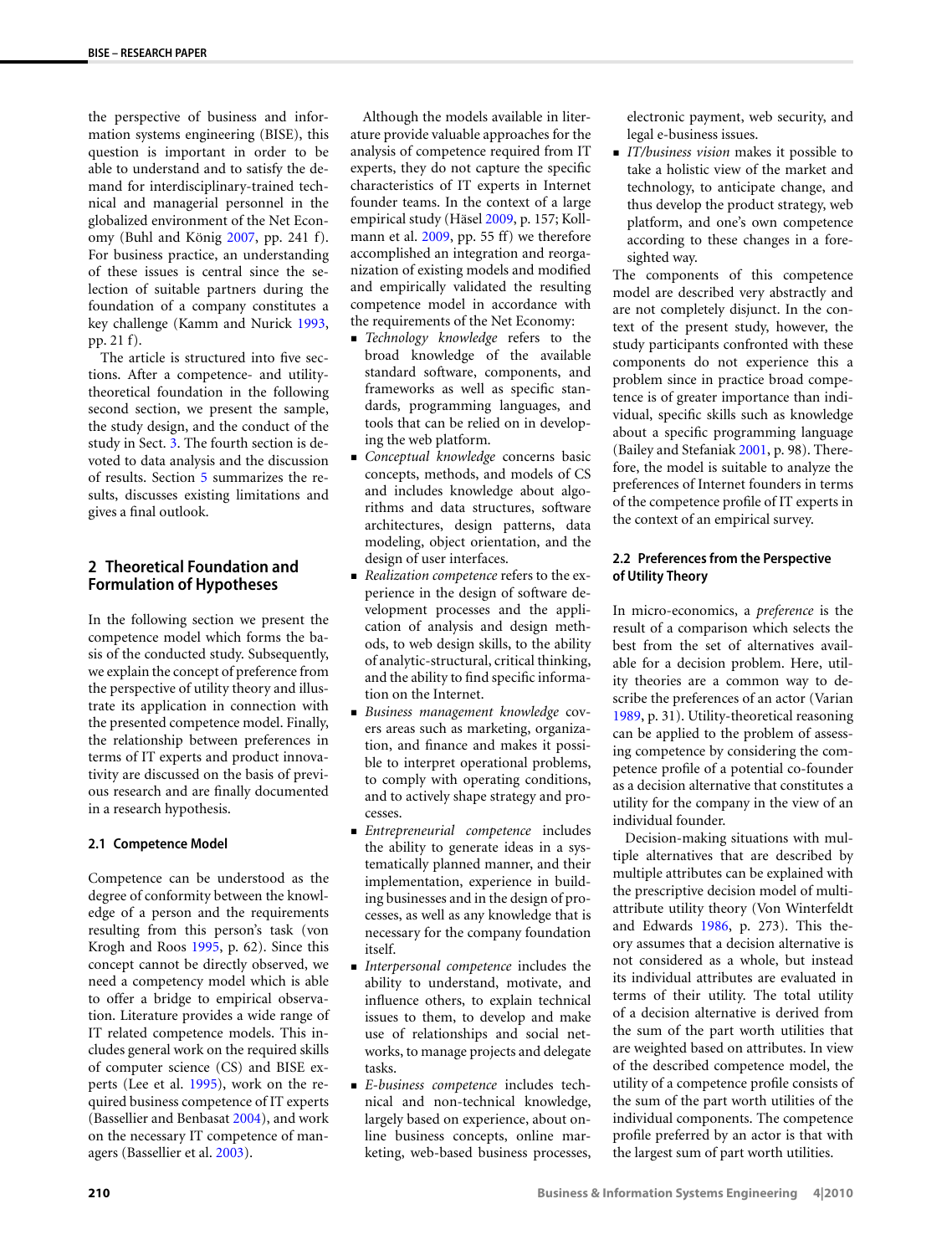#### <span id="page-2-0"></span>**2.3 Preferences Regarding IT Experts and Product Innovativity**

The degree of innovation generally is a multidimensional phenomenon, which, among other things, is based on the two classic dimensions of market and technology (Hauschildt and Salomo [2005,](#page-7-0) p. 11). In the present study, the term product innovativity solely includes the technology dimension, i.e. the product's *technical* degree of newness. Marketinduced innovations in terms of Gerpott [\(1999](#page-7-0), p. 52), whose perceived degree of novelty are less technical and more psychological (Benkenstein [2001](#page-7-0), p. 696), will be neglected. This makes sense as it can be assumed that technical innovation particularly induces a need for technical competence.

A venture's product can be positioned on a continuum based on its technical innovativity whose extremes are made up by *initiation* and *imitation* (Amason et al. [2006,](#page-7-0) p. 128). In the Net Economy, the transition between these extremes is seamless since a variety of established technologies is available that can be relied on for product development (Reifer [2000,](#page-7-0) p. 58). Companies can develop a completely new software technology to realize their products or rely on existing standards, frameworks, and components. This has implications for the activities of IT professionals in that in the latter case the focus is less on technical research and development but on the effective use of existing technologies. It is true that such systems may become very extensive and complex, but they result in the integration of existing components or functionality (Bills and Biles [2005,](#page-7-0) p. 45). Thus, for example, the opening of an online store often only involves a minimal development effort as already a number of established solutions exist for such a business concept. The founding team therefore requires less knowledge in the field of traditional software development but more competence to implement the relevant purchasing and sales processes. In contrast, the initiation of an entirely new technology always involves a high demand for technical research and development (Zahra and Bogner [1999,](#page-8-0) p. 139). A founder team dealing with a highly innovative product – such as Google at the time of the company's foundation – has to focus on the perfection of its own technology apart from questions of marketing and the generation of revenues (MacInnes [2005,](#page-7-0) p. 7).

Thus, the requirements for the founder team change depending on the position of the product in the described continuum (Amason et al. [2006,](#page-7-0) pp. 130 ff). The development of products with higher innovativity generally requires a higher need for technical efficiency and technical competence (Casper and Whitley [2004](#page-7-0), p. 91). In addition, the development of new technologies requires fundamentally different skills than the effective use of existing technologies (Bills and Biles [2005,](#page-7-0) p. 45). This suggests that innovative products imply other requirements for the competence profile of an IT expert than less innovative products, which accordingly affects the founders' formation of preferences. Since literature bears no evidence of relationships between product innovativity and the need for specific competence components, an exploratory orientation seems appropriate for this study. As a basic research hypothesis we therefore postulate:

*There is a relationship between the product's innovativity and the founder's preferences as to the competence profile of an IT expert.*

#### **3 Data Collection and Methodology**

In this section, the methodical approach of the study is described. First, we describe the sample. Subsequently, the chosen method is explained. This is an adaptive conjoint analysis to obtain individual part worth utilities for the various competence components. Moreover, the operationalization of product innovativity is illustrated. Finally, a possible distortion of results through a non-response or common-method bias will be discussed.

#### **3.1 Sample**

The survey was initiated in early November 2007 and ended on December 4th, 2007. As at the time of data collection the population of interest for the study was small in the German-speaking area as a result of the small Internet start-up movement (Hüsing [2008](#page-7-0)), it seemed appropriate in regard to the sample to come as close to a total population survey as possible. The identification of potential study participants was carried out on the database of *deutsche-startups.de*, which included most of the Internet-based ventures at the time of the survey. Overall, we identified 388 founders in the database, of which 91 were omitted from the sample because they could not be contacted in person or decided not to participate on the phone. An invitation to the survey was mailed to a total of 297 founders, of which 68 did not participate. This results in a net sample of a total of 229 founders. Of these participants 182 completed the questionnaire, representing a completion rate of 46.9%. Of the present sample of 182 subjects, another six cases were removed due to low reliability of the conjoint analysis, so that the adjusted sample contains  $N = 176$  cases. The companies of the subjects have an average age of three years  $(M = 3.02; SD = 3.04;$ median  $= 2.00$ ).

#### **3.2 Survey Design**

Conjoint analysis is an accepted approach for determining individual utility structures for multi-attributive objects (Green and Rao [1971](#page-7-0)). Since conjoint analysis represents a real-time method, it is excellently suited to investigating the unobservable cognitive structures of founders without post-hoc rationalization biases in the course of founding a business (Shepherd and Zacharakis [1997,](#page-8-0) pp. 231 ff). Especially in the context of the assessment of the other individuals' characteristics, a survey based on a conjoint analysis is not subject to the limitations of self-reported appraisal (Moy [2006](#page-7-0), p. 735).

A special feature of conjoint analysis is provided by the realistic decisions of the participants since different alternatives are evaluated as a whole. In terms of multi-attributive utility theory, the overall utility is composed additively of the utility of the part worth utilities. The data basis is composed by the inquired global preference orders of different alternatives, which are used for determining individually valid part worth utilities. In this investigation, the alternatives represent competence profiles from whose individual preference orders part worth utilities can be calculated for each of the eight competence components.

Subjects need to be able to relate the decisions made in the course of the conjoint analysis to decisions he or she would take in the real world (Shepherd and Zacharakis [1997](#page-8-0), p. 213). In the survey, therefore, the study participants were asked to imagine that a fictional team consisting of a business manager and an IT expert intend to found their actual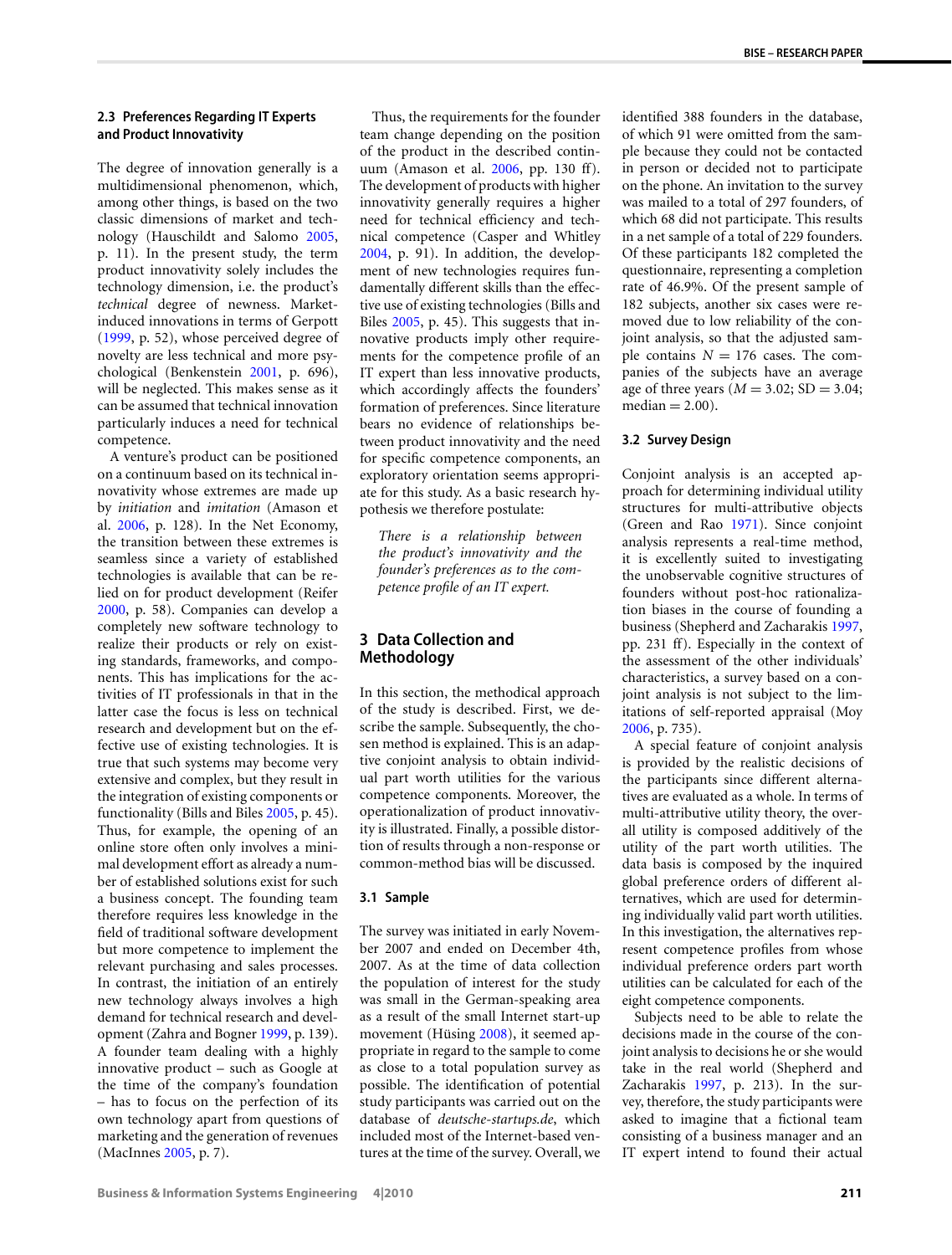business within a short time. The participants should decide from the business manager's perspective as to which IT expert they would consider appropriate for setting up the company. We used an adaptive conjoint analysis (ACA) which calculates the decisions the participants are confronted with in the course of the study based on already given answers, and thus achieves a maximum of gained information (Green and Krieger [1991a,](#page-7-0) p. 216). The survey was conducted with the survey software *EFS Survey* by *Global Park* whose conjoint module allows the creation of an online survey.

In the course of the paired comparisons, which are characteristic for the ACA, always two competence profiles were presented simultaneously. The competence profiles contained (within the meaning of ACA) not all but only a selection of competence components, varying from paired comparison to paired comparison. The number of attributes was constant at three. In modeling the attribute levels we proceeded in accordance with Moy [\(2006,](#page-7-0) p. 742) following the scheme of *fair technology knowledge* versus *excellent technology knowledge* to avoid exclusion criteria for a particular IT expert (**Fig. 1**). Subsequent to the paired comparisons a calibration phase was conducted with four calibration concepts bearing six attributes. On a survey page two concepts were presented to the subjects which were asked to state a percentage stating the extent to which the business manager should opt for a foundation with the particularly displayed IT expert.

Subsequent to the ACA part the product innovativity was queried by means of four attributes, each of which being collected with a 5-point Likert scale (**Table 1**). The attributes were derived from the literature mentioned above during the formation of the hypotheses (Bills and Biles [2005,](#page-7-0) p. 45; Zahra and Bogner [1999](#page-8-0), p. 139) so that a given content validity can be assumed. For the verification of the reliability, we calculated the internal consistency of the scale (Cronbach's alpha). With  $\alpha = 0.74$  the attributes form a reliable scale so that we combined them to a scale value  $(M = 3.22)$  by means of averaging.

Which of the following IT experts should the business manager choose as a co-founder, if the IT experts would only differ in the aspects presented here?



**Fig. 1** Example of a paired comparison



- 1. During the realization of our platform(s), many features were implemented which had not yet been realized by other platforms.
- 2. Through the development of our platform(s) we actively pushed the technological progress in our industry.
- 3. The development of our platform(s) required a certain level of IT research.
- 4. During the development of our platform(s), many and often entirely new technological problems had to be solved.

#### **3.3 Non-Response and Common Method Bias**

In order to check whether the collected sample is distorted by non-responses (non-response bias), we carried out a comparison of early and late responses (Armstrong and Overton [1979](#page-7-0), p. 397). Under the assumption that late responders differ little from non-responders, all respondents can be arranged on a motivational continuum in which early and late responders are to be compared. T-tests between the upper and lower quartile with regard to the length of time between the invitation to the survey and the completion of the questionnaire showed no significant differences for all variables. Therefore it is assumed that a non-response bias does not play a significant role in the present data record.

To ensure that a majority of the observed variance does not result from the measurement method (commonmethod bias), the sample was subjected to the one-factor test of Harman [\(1967](#page-7-0)). The test resulted in more than one factor, with the first extracted factor being able to explain only 11% of the variance. This suggests that the existence of a commonmethod bias is not a crucial reason for possible differences.

#### **4 Data Analysis and Discussion of Results**

In order to be able to compare the individual utility structures of the study's participants, we first ensured through an appropriate normalization that the estimated part worth utilities are based on the same zero point and the same scale units for all subjects (Backhaus et al. [2006](#page-7-0), p. 580). Normalization aims at always assigning a part worth utility of zero to the least preferred attribute level, while all other part worth utilities take positive values. As diametrically opposed preferences (i.e. preference for fair instead of excellent competence) form the exceptional case in the present sample, the average normalized part worth utility of the level *fair* takes a value close to zero. This corresponds to the ratio that a fair level of competence generally entails a lower utility compared to an excellent level of competence, i.e. that an excellent level of competence is preferred compared to a fair one.

At the same time, the normalized part worth utilities of the level *excellent* give an indication of the relative importance of a competence component on an aggregated level (Srinivasan [1988,](#page-8-0) p. 296). Thus, a high value indicates that the level of the corresponding competence component on average greatly influences the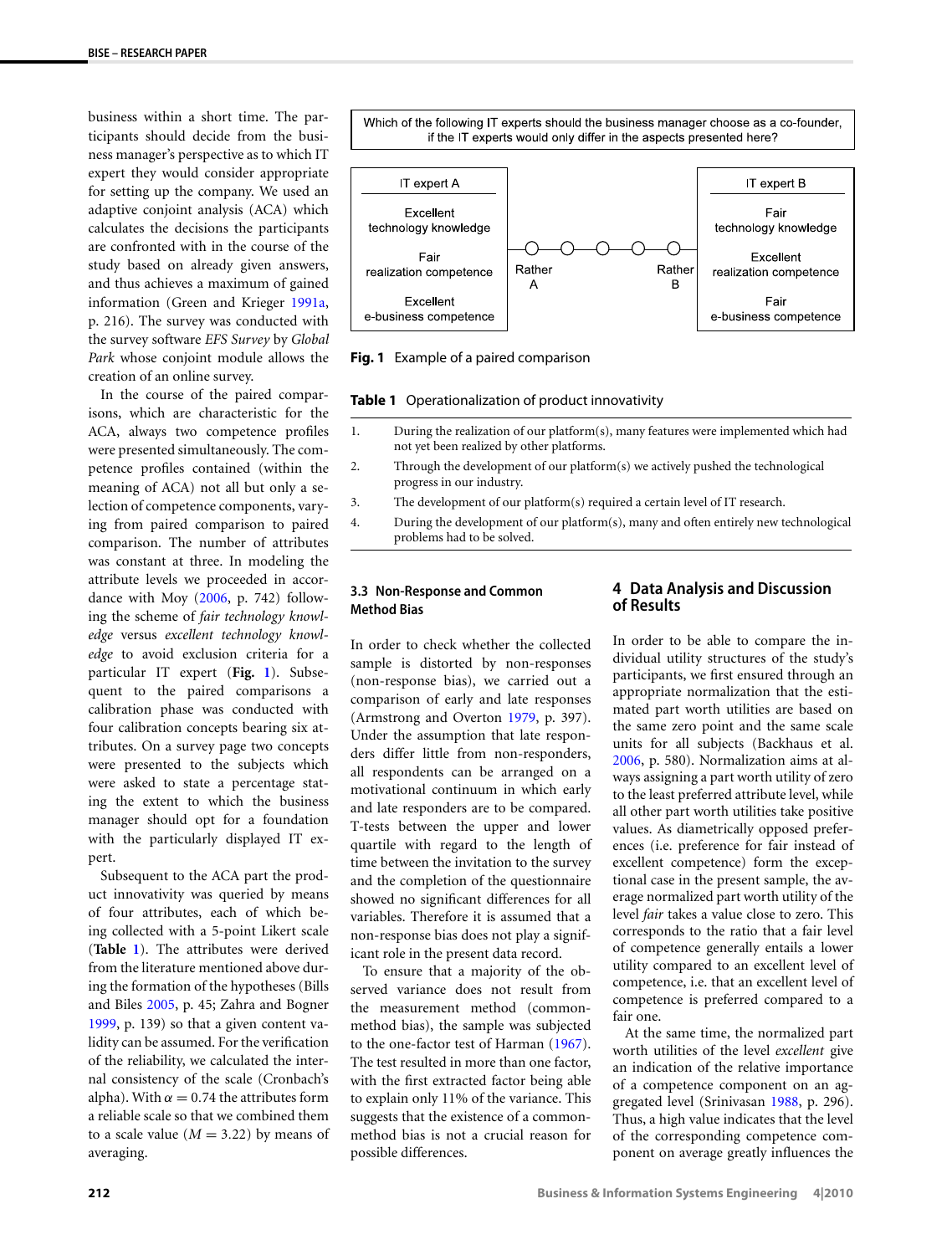**Table 2** Part worth utilities of all levels

| Level     |           | Technology<br>knowledge | Conceptual<br>knowledge | Realization<br>competence | <b>Business</b><br>manage-<br>ment<br>knowledge | Entre-<br>preneurial<br>competence | Inter-<br>personal<br>competence | E-business<br>competence | IT/business<br>vision |
|-----------|-----------|-------------------------|-------------------------|---------------------------|-------------------------------------------------|------------------------------------|----------------------------------|--------------------------|-----------------------|
| Fair      | М         | 0.00                    | 0.00                    | 0.00                      | 0.01                                            | 0.00                               | 0.00                             | 0.00                     | 0.00                  |
|           | SD        | 0.00                    | 0.00                    | 0.00                      | 0.00                                            | 0.01                               | 0.00                             | 0.00                     | 0.00                  |
| Excellent | M         | 0.14                    | 0.11                    | 0.15                      | 0.05                                            | 0.08                               | 0.09                             | 0.11                     | 0.11                  |
|           | <i>SD</i> | 0.07                    | 0.06                    | 0.05                      | 0.05                                            | 0.06                               | 0.06                             | 0.05                     | 0.05                  |

**Table 3** Part worth utilities of the level excellent for the identified clusters

| Cluster   |                  | Technology<br>knowledge | Conceptual<br>knowledge | Realization<br>competence | <b>Business</b><br>manage-<br>ment<br>knowledge | Entre-<br>preneurial<br>competence | Inter-<br>personal<br>competence | E-business<br>competence | IT/business<br>vision |
|-----------|------------------|-------------------------|-------------------------|---------------------------|-------------------------------------------------|------------------------------------|----------------------------------|--------------------------|-----------------------|
| $1(n=43)$ | M                | 0.09                    | 0.12                    | 0.15                      | 0.05                                            | 0.07                               | 0.15                             | 0.10                     | 0.12                  |
|           | <i>SD</i>        | 0.04                    | 0.04                    | 0.04                      | 0.04                                            | 0.04                               | 0.05                             | 0.05                     | 0.06                  |
| $2(n=40)$ | M                | 0.11                    | 0.08                    | 0.16                      | 0.06                                            | 0.16                               | 0.09                             | 0.09                     | 0.09                  |
|           | <i>SD</i>        | 0.05                    | 0.05                    | 0.05                      | 0.04                                            | 0.04                               | 0.04                             | 0.05                     | 0.05                  |
| $3(n=50)$ | M                | 0.19                    | 0.16                    | 0.17                      | 0.02                                            | 0.05                               | 0.07                             | 0.10                     | 0.09                  |
|           | <i>SD</i>        | 0.05                    | 0.04                    | 0.05                      | 0.03                                            | 0.04                               | 0.04                             | 0.04                     | 0.04                  |
| $4(n=38)$ | $\boldsymbol{M}$ | 0.18                    | 0.08                    | 0.12                      | 0.07                                            | 0.05                               | 0.06                             | 0.14                     | 0.14                  |
|           | SD               | 0.05                    | 0.05                    | 0.06                      | 0.06                                            | 0.03                               | 0.04                             | 0.03                     | 0.05                  |

acceptance or denial of an IT expert. In contrast, a low value indicates that the corresponding component is less important for the formation of the preferences. **Table 2** shows the arithmetic averages of the normalized part worth utilities of all levels. To check whether the participants' preferences are influenced by their own competence, participants were asked to assess their own levels in terms of the competence dimensions. Since the average of these correlations is less than 0.02, it can be assumed that the preferences of the participants are largely independent of their own competence.

An aggregation of preference patterns across the entire sample is not useful for an investigation based on conjoint analysis, since in the calculation of averages essential information is lost in the case of heterogeneous individual preference structures (Backhaus et al. [2006](#page-7-0), p. 583). The aggregated part worth utilities would relate to an average founder that does not exist in this form. However, valuable insights can be gained if the sample is split into smaller groups which are characterized by homogeneous preference structures. In such an *a-posteriori* segmentation, the clustering is done on the basis of individual part worth utilities where usually a cluster analysis is used (Green and Krieger [1991b,](#page-7-0) p. 25).

#### **4.1 Cluster-Analytical Determination of the Preference Structures**

In a first step of the cluster analysis and using the single-linkage method we identified five outliers (Bortz [2005](#page-7-0), p. 572) that were excluded from the following analysis steps. In a second step, the optimal cluster number and cluster centers were identified (Ward [1963\)](#page-8-0). In a last step, the computed cluster centers were used as starting points for the kmeans algorithm (Hartigan and Wong [1979](#page-7-0)). The clusters resulting from this final step bear a strength of 43, 40, 50, and 38 subjects. To check the relative validity of the identified cluster solution this was replicated using a discriminant analysis and the replicated solution was compared with the initial solution (Blashfield [1976](#page-7-0), p. 383). In doing so, 98% of all subjects could be classified correctly, indicating a very high validity.

By aggregating the individual preference structures of the subjects within each cluster, four competence profiles result from averaging the part worth utilities of the level *excellent* (**Table 3**). These profiles can be assigned a posteriori to prototypical roles which are mainly carried out by IT experts in Internet-based start-ups. The competence profiles that are preferred by the different clusters are visualized in **Fig. [2](#page-5-0)** and are described and compared below.

The subjects in cluster 1 prefer competence profiles which are particularly characterized by high levels of realization competence and interpersonal competence. All other competence components have medium utilities in comparison to the other clusters, however, the subjects attach the lowest importance to business management knowledge and entrepreneurial competence. The preferred competence profile may characterize a prototypical *IT manager*, i.e. a leadership position with a technical focus. The IT manager is able to design e-business architectures, manage development processes, and lead technical staff.

Cluster 2 is also characterized by a high utility of realization competence, while there is an additional preference for IT professionals with a highly distinctive entrepreneurial competence. All other competence components are assessed by the subjects as being less important overall but almost equally important in relation to each other, where technology knowledge slightly stands out and business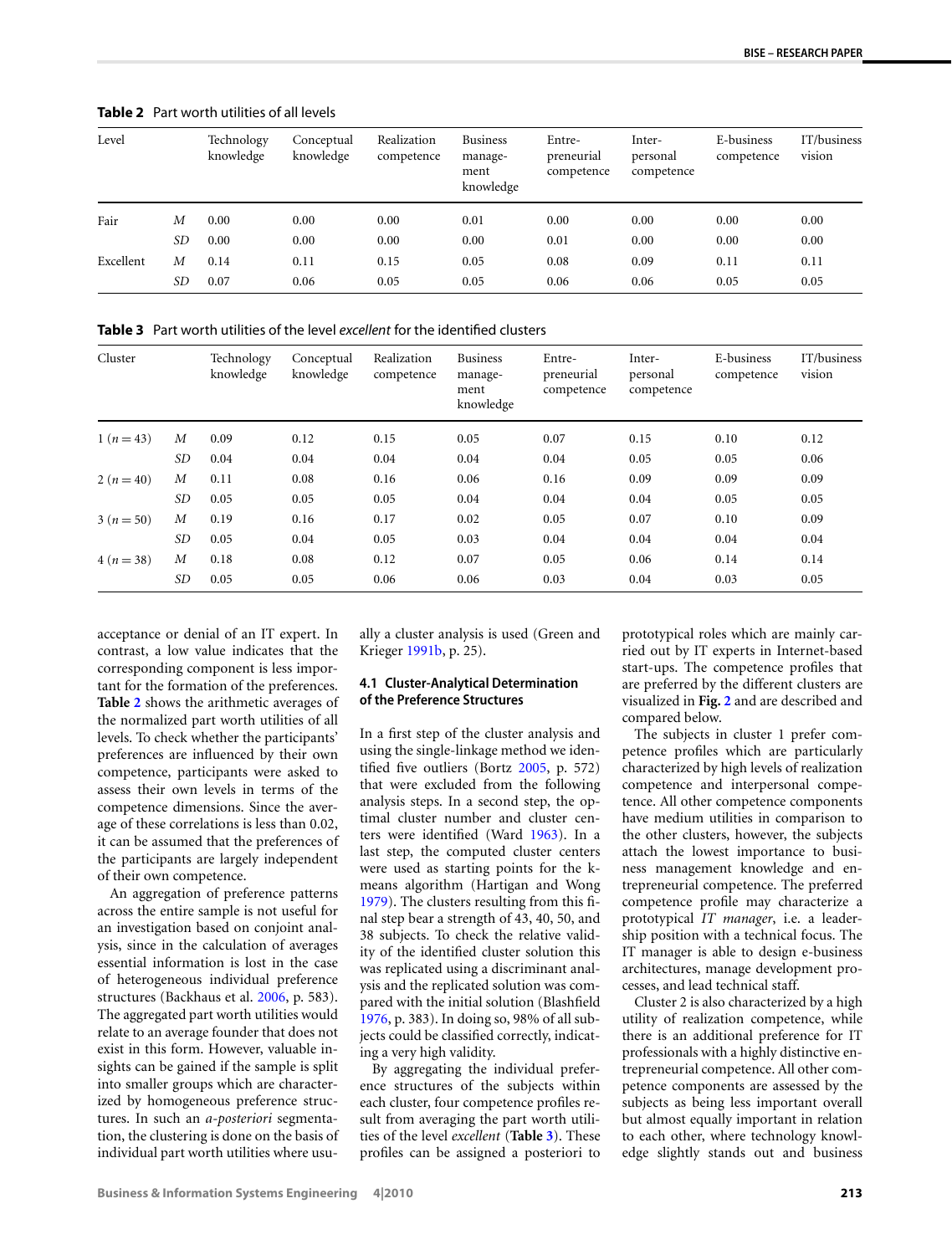<span id="page-5-0"></span>

**Fig. 2** Prototypical competence profiles

management knowledge shows the lowest utility. The resulting prototype profile could correspond to an *e-entrepreneur* whose strength on the one hand is the development of Internet-based business ideas, but on the other hand also is their technical implementation in an entrepreneurial environment.

The subjects in cluster 3 differ from the other subjects in that they attach a particular importance to the more technical components (technology knowledge, conceptual knowledge, realization competence). E-business competence and IT/business vision are perceived as of an average value, while the non-technical components bear a low utility. This profile prototypically characterizes a *web developer*, i.e. a specialist focusing on the development of web applications.

Similarly, cluster 4 is characterized by a significantly high utility of technology knowledge, while the subjects consider ebusiness competence and IT/business vision as particularly important at the same time. With the exception of realization competence, the other components are less emphasized, with business management knowledge, however, bearing the highest average utility in comparison to all other clusters. This competence profile could reflect the competence profile of an *e-business expert* who is capable of interpreting the trends and technologies of the e-business environment from both a technical and a managerial perspective.

Across the clusters it strikes that all computer science components are more preferred than business management knowledge. This is understandable as the subjects were asked to put themselves in the role of a business manager who is choosing an IT expert for his Internetbased venture. Since he is likely to have a large degree of business management knowledge himself, this low weighting seems comprehensible. Therefore, business management knowledge is not generally undesirable for an Internet-based venture, but has not to be necessarily provided by IT experts.

#### **4.2 Relationship Between Preference Structures and Product Innovativity**

To verify the postulated relationship between preference structures and product innovativity, we examined whether

the previously identified clusters differ significantly from each other as regards product innovativity by means of an analysis of variance (ANOVA). We found that significant differences exist between the clusters in terms of innovativity;  $F(3.167) = 2.84$ ,  $p < 0.05$ . To determine the clusters which differ significantly from each other, we conducted a posthoc test according to Scheffé [\(1953](#page-7-0)). In doing so, we found significant differences between cluster 2 and cluster 4 with a mean difference of 0.61 (*p <* 0*.*05). For cluster 2, the average innovativity is 3.50 ( $SD = 0.92$ ), while it is 2.90  $(SD = 0.89)$  for cluster 4. Founders of companies whose products are characterized by high levels of innovation, therefore, prefer the competence profile of an e-entrepreneur compared to that of an ebusiness expert. The other two clusters have an average level of product innovativity ( $M = 3.14$  and  $SD = 0.91$  for cluster 1,  $M = 3.25$  and  $SD = 1.01$  for cluster 3). Thus, they neither differ significantly from each other nor from the other two clusters. Differences in the preferences of the participants thus appear depending on the extent of product innova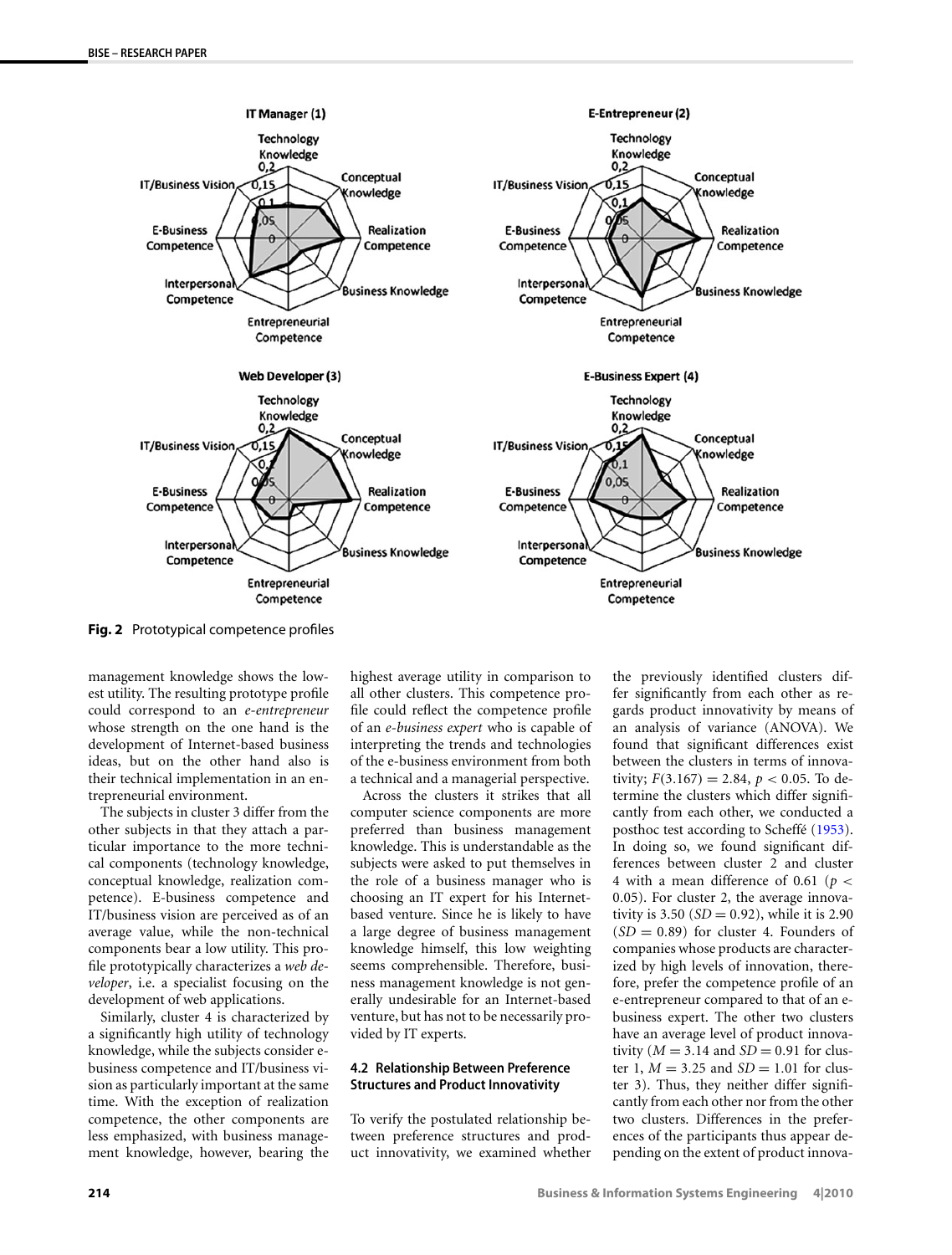<span id="page-6-0"></span>tivity, but not consistently across all clusters. This may be due to the fact that founders in cluster 2 and cluster 4 differ to a great extent in terms of their requirements for IT experts which result from the product's innovativity.

The difference between cluster 2 and cluster 4 results from the fact that a product based on novel technologies poses different requirements to IT professionals than a product that mimics an existing product concept and relies on established technologies. In case of an innovative product, the IT expert has to develop the product concept until marketability is reached and to systematically design processes for its technical implementation. Here, the profile of an eentrepreneur is advantageous, which is particularly characterized by an excellent entrepreneurial competence (concept development and implementation) and an excellent realization competence (design of development processes and analyticstructural, critical thinking). In case of a less innovative product, however, the IT expert rather has to implement processes which already exist in a similar form in the e-business environment and thereby make use of already available standard software, components, and frameworks. In this case, the profile of an e-business expert is of advantage, which is characterized by excellent technology knowledge and an excellent e-business competence (knowledge of web-based business processes and online marketing based on experience). Although not all of the clusters preferring different prototype IT experts differ significantly in the innovativity of their products, the identified difference suggests that the postulated research hypothesis must not be discarded.

### **5 Summary, Limitations, and Outlook**

The present study suggests that preferences of Internet founders regarding the IT experts' competence profiles are related to the innovativity of the founders' respective products. On the one hand, the result implies that IT experts with an interest in contributing to an Internetbased venture should keep in mind their own competence profile to identify the business idea to which this profile fits best and is most valued by co-founders. On the other hand, the result indicates that founders make different decisions regarding the team composition in dependence of product innovativity. While founders in companies with more innovative products prefer IT experts with high entrepreneurial competence (profile of an e-entrepreneur), founders in less innovative companies especially emphasize interdisciplinary competence components (profile of an e-business expert). This suggests the recommendation that the founder should always consider his products' innovativity when selecting an appropriate IT expert. While for a product based on a novel technology an eentrepreneur is desirable who is responsible for technical research and development, in the case of a less innovative product an e-business expert is more advantageous, who is able to quickly transfer his knowledge of established technologies and business processes to the product planned.

An important limitation of this work is that the experimental design of the conjoint analysis represents an oversimplification of reality. Thus, the founder team described in the experiment consisting of IT experts and business managers is to be regarded as an ideal type; in reality, however, this is not the rule. Moreover, it cannot be assumed that decisions regarding the choice of a partner or the team composition depend exclusively on issues of competence; rather, they may also be influenced by financial or socialpsychological factors (Kamm and Nurick [1993](#page-7-0), p. 21). However, during the experiment the subjects were instructed to take their decisions solely on the grounds of the competence profile of the IT professional and to neglect other factors. This approach has established itself in the context of conjoint analyses in order to create a context common to all subjects to keep all irrelevant relevant factors constant (Shepherd and Zacharakis [1997,](#page-8-0) p. 208).

Other limitations result from the restricted number of attributes or attribute levels that are a consequence of the survey design. In the interpretation of the components' contents there is substantial individual scope for the participants. Since in practice, however, rather broad competencies are important as mentioned above, this is less problematic in the context of this analysis. The interpretation of the attribute levels is also by affected by subjectivity. Thus, the concepts *fair* and *excellent* are only conditionally able to uniformly quantify the competence level

for all study participants. For the measurement model of the conjoint analysis, however, the difference in rank is important above all, which is clearly defined by the choice of terms. Similarly, it is clear that a fair competence is not synonymous with non-existent competence (and thus may be quite sufficient in some cases). Since additional attribute levels would have led to many more paired comparisons, we also had to omit the verification of complex, non-linear relationships.

Despite its limitations, the study makes an important contribution for BISE in several respects. First, it represents one of the first works that explicitly deal with the requirements of IT experts in Internetbased companies. The study highlights the decision-making behavior of Internet founders, which underlines the high practical relevance of the derived requirements. An understanding of which competence profiles are actually preferred in this environment is helpful for the curricular design of BISE at universities. Given that small and medium sized companies provide two thirds of jobs in the European Union (Eurostat [2006\)](#page-7-0), an explicit consideration of their needs appears to be of particular importance. Second, the study rejects the assumption prevailing in IT competence research that the importance of competence components concentrates on a specific, correct value from which one only departs by random error. The indication that differences in preferences are associated with product innovativity and thus have a systematic nature implies further research needs regarding the effect of organizational conditions on the competence requirements for IT experts. Third, the research approach described is suitable to generally investigate the perceived requirements IT experts are confronted with in different contexts, thereby shedding light on personnel decisions in these contexts.

The study complements existing studies on the competence of IT professionals in the Internet environment (Häsel [2009;](#page-7-0) Kollmann et al. [2009](#page-7-0)) by focusing less on the characteristics of company founders but on the properties of the company's product. Here, the relationship between preferences and product innovativity is emphasized. Nevertheless, our study implies the need for further research on this issue. Thus, the question arises to what extent the results are applicable for IT experts in more mature Internet companies or traditional companies. In addition to the generality of the identified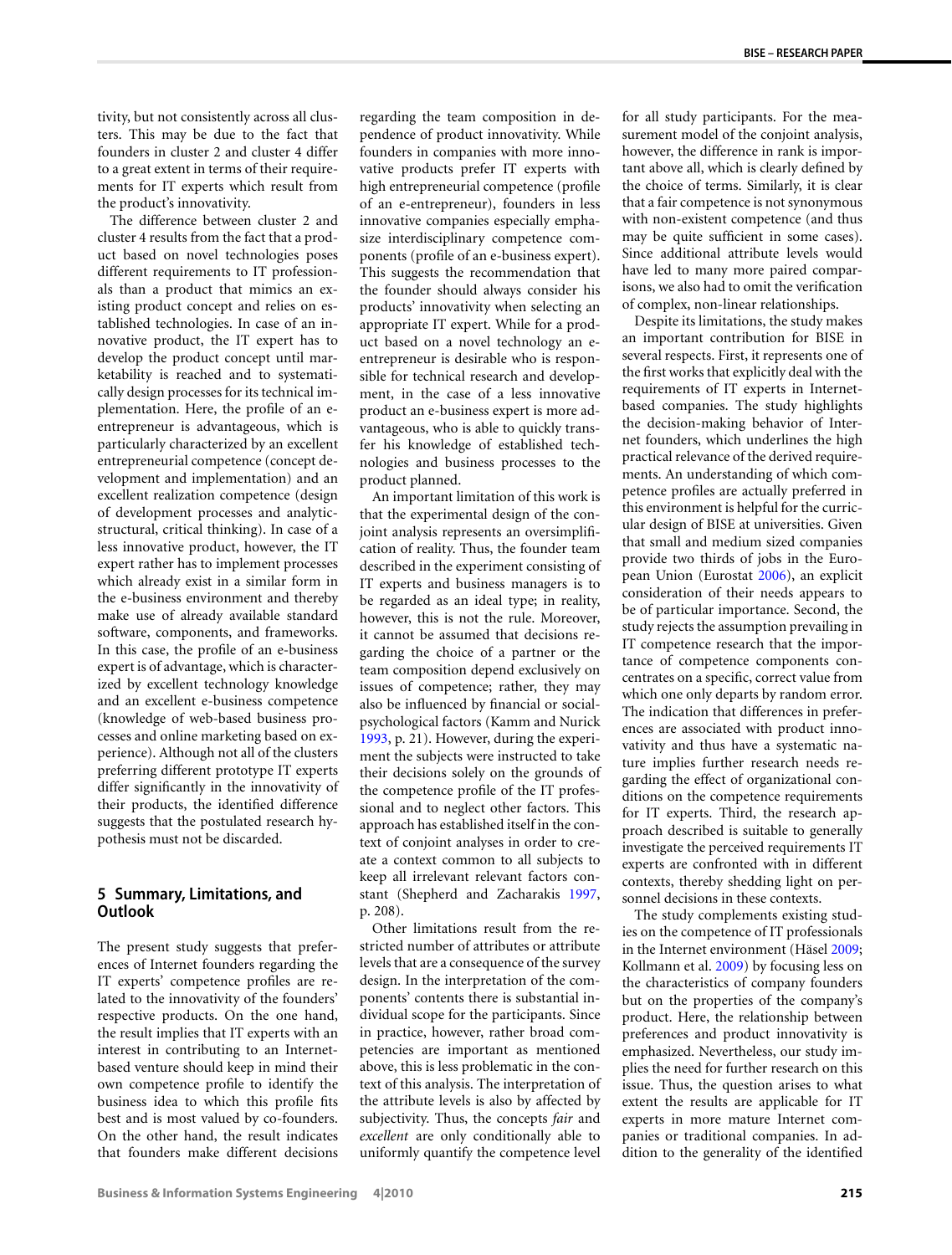#### <span id="page-7-0"></span>**Abstract**

**Matthias Häsel, Tobias Kollmann, Nicola Breugst**

#### **IT Competence in Internet Founder Teams**

#### **An Analysis of Preferences and Product Innovativity**

In the Net Economy, numerous startups relying on Internet-based business models have been founded in the recent years. In these ventures IT experts are confronted with different requirements to those of traditional software development. It can thus be assumed that founders in the Net Economy prefer IT experts with a different competence profile. Based on an elaborate competence model for IT experts in Internet-based ventures, founder preferences are empirically analyzed and related to the novelty of the venture's product. An adaptive conjoint analysis is applied to obtain utility values for single components of competence. Using cluster analysis, four different competence profiles are identified which correspond to prototypical IT experts bearing different core functions. Data analysis suggests that founders with more innovative products differ from founders with less innovative products in their perception of the optimal IT expert's competence profile. The results have implications both for career decisions of IT experts and for founders of Internet start-ups who are looking for co-founding IT experts. This study is one of the first to explicitly focus on IT competence in Internet-based ventures. It therefore extends existing research on IT competence to a new and dynamic industry.

**Keywords:** Competence profile, Preference, IT expert, Net Economy, Founder, E-entrepreneurship, Innovativity, Conjoint analysis, Cluster analysis

competence profiles is has to be examined to what extent the observed relationship is valid outside of Internet-based ventures. Moreover, the relationship between the selection of an IT expert, who corresponds to a certain prototype, and the success of the company could be determined. In doing so, the actual importance of certain preference structures for Internet founders could be investigated.

#### **References**

- Amason A, Shrader R, Tompson G (2006) Newness and novelty: relating top management team composition to new venture performance. Journal of Business Ventur $in \sigma$  21(1) $\cdot$ 125–148
- Armstrong JS, Overton TS (1979) Estimating nonresponse bias in mail surveys. Journal of Marketing Research 14(3):396–402
- Backhaus K, Erichson B, Plinke W, Weiber R (2006) Multivariate Analysemethoden. Eine anwendungsorientierte Einführung. Springer, Berlin
- Bailey J, Stefaniak G (2001) Industry perceptions of the knowledge, skills, and abilities needed by computer programmers. In: Proceedings of the 2001 ACM SIGCPR conference on computer personnel research. ACM, San Diego
- Bassellier G, Benbasat I (2004) Business competence of information technology professionals: conceptual development and influence on IT-business partnerships. MIS Quarterly 28(4):673–694
- Bassellier G, Benbasat I, Reich B (2003) The influence of business managers' IT competence on championing IT. Information Systems Research 14(4):317–336
- Benkenstein M (2001) Besonderheiten des Innovationsmanagements in Dienstleistungsunternehmen. In: Bruhn M, Meffert H (eds) Handbuch Dienstleistungsmanagement, 2nd edn. Gabler, Wiesbaden, pp 687–702
- Bills D, Biles J (2005) The role of programming in IT. In: SIGITE'05: proceedings of the 6th conference on information technology education. ACM, Newark
- Blashfield R (1976) Mixture model tests of cluster analysis: accuracy of four agglomoretative hierarchical methods. Psychological Bulletin 83(3):377–388
- Bortz J (2005) Statistik für Human- und Sozialwissenschaftler. Springer, Berlin
- Buhl HU, König W (2007) Herausforderungen der Globalisierung für die Wirtschaftsinformatik-Ausbildung. WIRTSCHAFTSIN-FORMATIK 49(4):241–243
- Cash E, Yoong P, Huff S (2004) The impact of e-commerce on the role of IS professionals. The Data Base for Advances in Information Systems 35(3):50–63
- Casper S, Whitley R (2004) Managing competences in entrepreneurial technology firms: a comparative institutional analysis of Germany, Sweden and the UK. Research Policy 33(1):89–106
- Chandler GN, Hanks SH (1994) Founder competence the environment, and venture performance. Entrepreneurship Theory & Practice 18(3):77–89
- Coldewey J (2002) Agile Entwicklung Webbasierter Systeme. WIRTSCHAFTSINFOR-MATIK 44(3):237–248
- Eurostat (2006) Key figures on European business. Office for official publications of the European Communities, Luxembourg
- Gerpott T (1999) Strategisches Technologieund Innovationsmanagement. Schäffer-Poeschl, Stuttgart
- Green PE, Krieger AM (1991a) Adaptive conjoint analysis: some caveats and suggestions. Journal of Marketing Research 28(2):215–222
- Green P, Krieger A (1991b) Segmenting markets with conjoint analysis. Journal of Marketing 55(4):20–31
- Green P, Rao V (1971) Conjoint analysis for quantifying judgmental data. Journal of Marketing Research 8(3):355–363
- Harman HH (1967) Modern factor analysis. University of Chicago Press, Chicago
- Hartigan J, Wong M (1979) A K-means clustering algorithm. Applied Statistics 28(1):100– 108
- Häsel M (2009) Kompetenz von IT-Experten in internetbasierten Gründungsunternehmen: Eine conjointanalytische Untersuchung von Präferenzen und Wertwahrnehmung. Gabler, Wiesbaden
- Hauschildt J, Salomo S (2005) Je innovativer desto erfolgreicher? Eine kritische Analyse des Zusammenhangs zwischen Innovationsgrad und Innovationserfolg. Journal für Betriebswirtschaft 55(1):3–20
- Hüsing A (2008) Gründerboom in Deutschland. [http://www.deutsche-startups.de/](http://www.deutsche-startups.de/2008/02/26/gruenderboom-in-deutschland/) [2008/02/26/gruenderboom-in](http://www.deutsche-startups.de/2008/02/26/gruenderboom-in-deutschland/)[deutschland/.](http://www.deutsche-startups.de/2008/02/26/gruenderboom-in-deutschland/) Accessed 2009-11-19
- Kamm J, Nurick A (1993) The stages of venture formation: a decision-making model. Entrepreneurship Theory & Practice 17(2):17–28
- Kollmann T (2006) What is e-entrepreneurship? – fundamentals of company founding in the net economy. International Journal of Technology Management 33(4):322– 340
- Kollmann T, Häsel M, Breugst N (2009) Competence of IT professionals in e-business venture teams: the relationship of experience, expertise and preference structure. Journal of Management Information Systems 25(4):51–79
- Lee D, Trauth E, Farwell D (1995) Critical skills and knowledge requirements of IS professionals: a joint academic/industry investigation. MIS Quarterly 19(3):313–340
- MacInnes I (2005) Dynamic business model framework for emerging technologies. International Journal of Services Technology and Management 6(1):3–19
- Matlay H (2004) E-entrepreneurship and small e-business development: towards a comparative research agenda. Journal of Small Business and Enterprise Development 11(3):408–414
- Moy J (2006) Are employers assessing the right traits in hiring? Evidence from Hong Kong companies. International Journal of Human Resource Management 17(4):734– 754
- Niederman F (2005) Staffing and management of e-commerce programs and projects. In: Proceedings of the 2005 ACM SIGMIS CPR conference on computer personnel research. ACM, Atlanta
- Reifer D (2000) Web development: estimating quick-to-market software. IEEE Software 17(6):57–64
- Roithmay F, Fink K (1997) Know-how-Unternehmen. WIRTSCHAFTSINFORMATIK 39(5):503–506
- Scheffé H (1953) A method of judging all contrasts in the analysis of variance. Biometrika 40:87–104